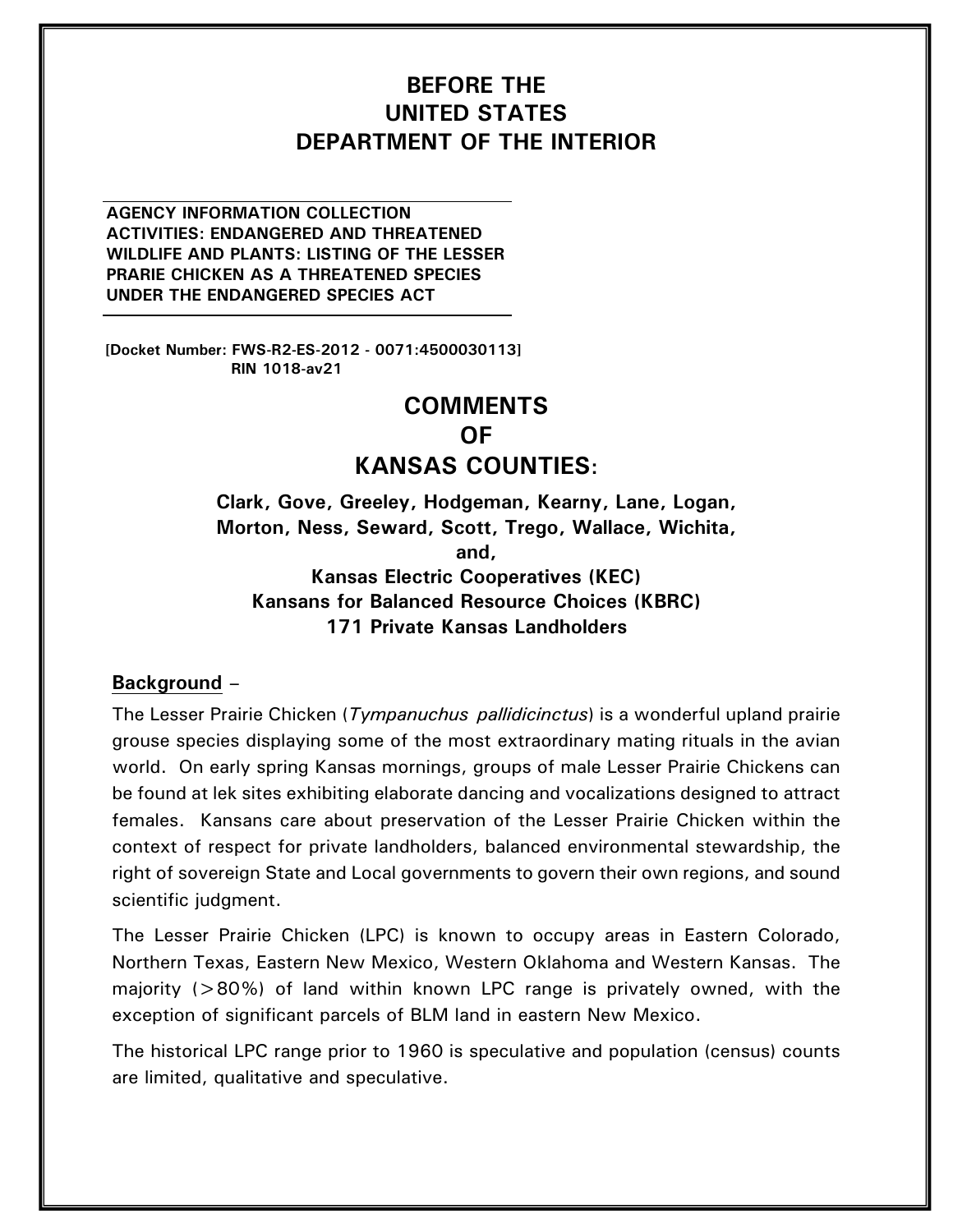Currently, the LPC is found in four ecoregions called *Sand Shinnery Oak*, *Mixed Grass Prairie*, *Shortgrass*, and *Sandsage Prairie*. Of the four ecoregions, the LPC in Kansas is displaying good recovery and populations not previously observed north of the Arkansas River are being counted, even as far north as Interstate 70. It is noteworthy that the highest population density of LPCs being observed in Kansas are in areas *previously undocumented* by this species, demonstrating their resilience, adaptability and ability to migrate to conditions better suited for sustainability.

### *Drought* –

Since 2006, nearly the entire ecoregion occupied by the LPC has been undergoing a severe drought comparable to those of the 1930s and 1950s. During all three periods the Palmer Drought Severity Index (PDSI) throughout most of the Great Plains exceeded "-4," classified as "*severe to extreme*."

LPC census counts during and immediately following the droughts of the 1930s and 1950s demonstrate LPC populations fluctuate widely, experiencing significant decline during dry periods and recovering remarkably following drought events.<sup>1</sup> Similarly, during drought periods LPCs have been observed to permanently relocate considerable distances to more preferable habitat (Copelin 1963, Riley et al. 1994).

We were astonished not to find *any* literature discussion - and the associated impacts of the decade-long drying of the Arkansas River between Deerfield and Great Bend Kansas, which particularly augments the ongoing drought season (Schwilling, 1955).

Because the ecoregions within the current range of the LPC are experiencing an ongoing, intense and severe drought, LPC population counts and data collection activities – and any policies derived from them – will not reflect typical conditions.

# *Ring-Necked Pheasant* –

In 1906 the Ring-Necked Pheasant (*Phasianus colchicus*) was introduced in 84 Kansas Counties, and it is found throughout the range of the LPC. Ring-Necked Pheasants are hearty, prolific and have been documented as being both aggressive $^{2,3}$  and parasitic to the nests of Lesser Prairie Chickens.<sup>4</sup> Holt, in particular, studied aggressive Pheasant behavior toward LPCs during breeding activities noting that "*Disturbance of leks during breeding season could prevent breeding activities and have a negative impact on populations.*" Other studies also support this conclusion. Because steep decline of the LPC populations correlates well with introduction of Ring-Necked Pheasants and the droughts of 1930s and 1950s, it is highly probable the cumulative impacts of those events, coupled with habitat losses from native land conversions (1950 – 1995) are the primary contributors to the observed reduction in LPC populations.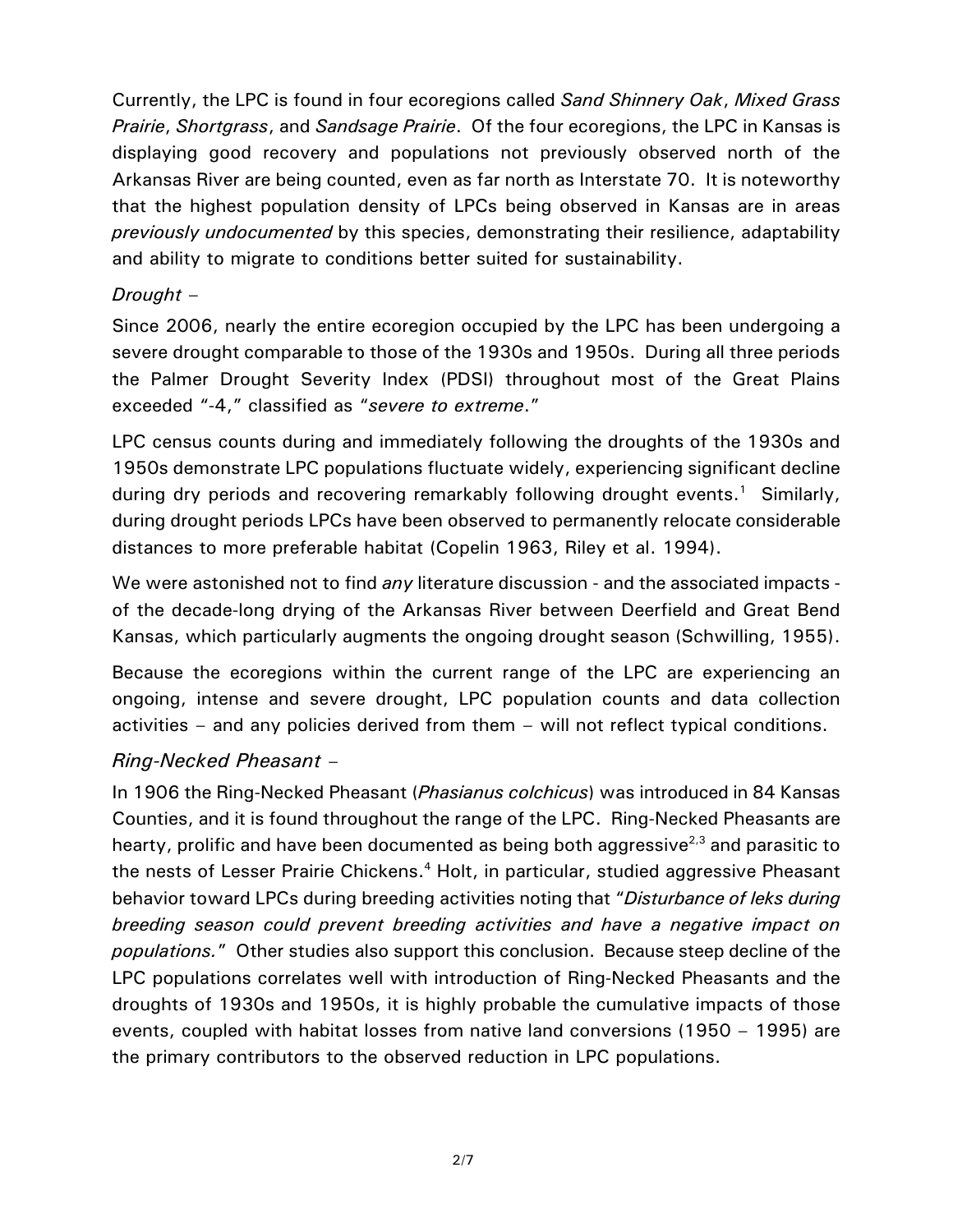### *Habitat Degradation* -

The primary anthropogenic (man induced) mechanism contributing to regional decline of LPC populations is conversion of land from native prairie to agriculture and rangeland uses. The trend in native prairie conversions, and associated LPC habitat degradation, leveled off in the 1990s and in the case of the NRCS CRP Program, has even reversed (Rogers and Hoffman 2005).

In contrast to native prairie conversions from agricultural activities, land-use allocations for roadways, oil and gas exploration, wind generation, transmission line service roads and similar industrial uses are localized in scale and miniscule in area. Substantial literature disagreements exist as to the degree of impact from service roads, oil and gas pads and pump jacks on LPC lekking, nesting and brooding activities<sup>®</sup> (Jamison, et al. 2002). While anthropogenic activities can affect the *nest selection* process, they typically do not affect *nest success* (brood numbers) – meaning that LPCs prefer quieter neighborhoods, with a minimum of threats, given a choice.

In its Federal Register Notification, USF&W is basing the substance of its proposed LPC Listing as attributable to: "*the historical, ongoing and probable future impacts of habitat loss and fragmentation resulting from conversion of grassland to agricultural uses; encroachment by invasive woody plants; wind energy development; petroleum production; and presence of roads and manmade structures including towers, utility lines, fences, turbines, wells and buildings*." Of these, LPC habitat losses and fragmentation from agricultural/ranching conversions appear at near completion, and even to be reversing; programs for control of invasive flora are ongoing and most western-Kansas Counties have entire Departments dedicated to invasive plant control.

USF&W proposes to list the LPC out of concern for anticipated habitat losses from wind farm construction and operation, fragmentation from transmission line corridors and roadways, and impacts by petroleum production and transmission. For purposes of these comments we have addressed these items separately.

### *Wind Farm Construction and Operations* -

With significant fiscal support from Federal Subsidies, wind farm construction on private, western-Kansas lands is ongoing. In many cases, construction of wind farms is taking place on lands already converted from native prairie to agricultural and ranching purposes. This multi-purpose land use offers environmental benefits from the standpoints of electricity production and agriculture.

<sup>&</sup>lt;sup>a</sup>See also: Crawford and Bolen 1976a, Davis et al. 1979, Sell 1979, Taylor 1979, Ahlborn 1980, Locke 1992, Bidwell et al. 2003.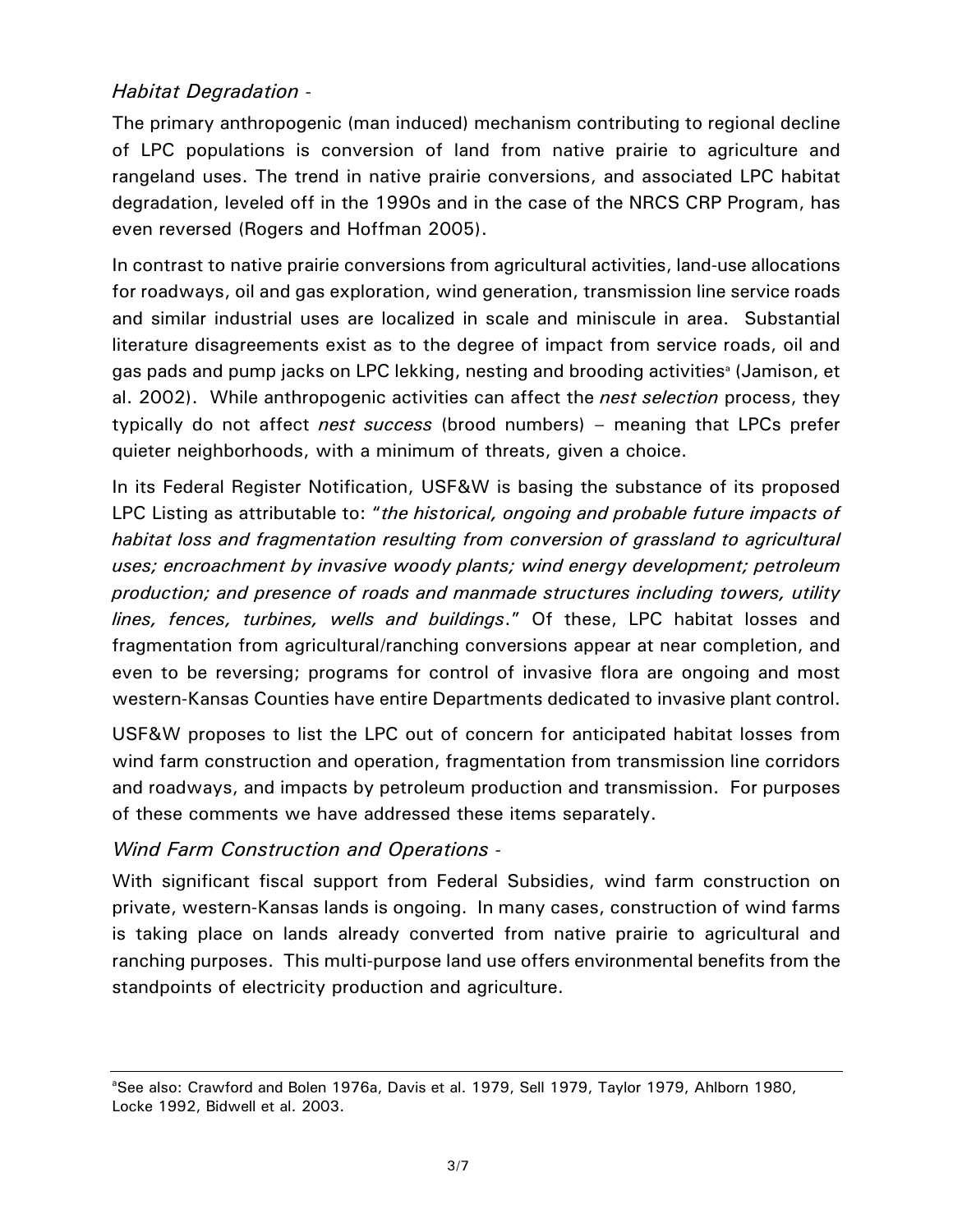In a shrill call to regulate the wind-energy sector, Pruett et. al<sup>5</sup> use adjectives like "*dire*" and "*imperiled*" to impart urgency that they "*feel*" study of negative effects from wind energy to be timely and important - and we agree: more study is necessary prior to initiating Policy affecting the wind energy sector. What we do not agree with, as Policymakers ourselves, is the necessity to regulate in the absence of compelling data and legitimate, peer-reviewed studies which scientifically confirm impacts and preferences of the LPC. One need not look far to find examples of environmental policies that are expensive, have unintended consequences, and which offer limited benefit to the species they propose to protect.

Similar to the literature conflicts identified in the LPC habitat studies, studies on windfarms also have conflicting findings. As example, Vodenal et al. (2011) found Greater Prairie Chickens to lek, nest, brood and remain in the proximity of a Nebraska wind farm despite the presence of localized, towering structures. The Vodenal Study, in tandem with observations that LPCs routinely cross transmission corridors to feed and migrate, 6 is at odds with the notion of "*Site Fidelity*" – the conjecture some biologists have used to explain away data aberrations that LPCs do in fact nest, brood and live in electric transmission line corridors.

Because tower height and blade design has negated direct LPC collisions, combined with the fact that wind farms typically bury transmission lines underground, it would seem to us the majority of potential impacts from wind farms consist only in habitat loss from conversion of native prairie lands.

### *Transmission Line Corridors* -

Prior to settlement, the Great Plains landscape was occupied by few elevated structures, save a few hearty trees. As modern man progressed, the prairie landscape was transformed through construction of grain elevators, bridges, light poles, signage with electrical transmission/distribution lines to serve them.

Construction of elevated, manmade structures provides raptors and like-kind birds-ofprey with an enhanced opportunity for both vantage and rest, and this advantage has been well documented. This is not limited to electric utility poles.

A study by Hagan, et al.<sup>7</sup> (field work 1997-2002; published 2011) sought to test the "*behavioral avoidance of landscape features by LPCs in southwestern Kansas*." This study included radio-tagging and movement-monitoring of 190 LPCs over a 4 year period, followed by complex regression analysis. Findings include a *general* preference of LPCs to avoid powerlines and buildings, and that LPCs "*were less likely to include powerlines* [in their range] *than other non-use areas*." Data from the same study also found LPCs nesting in newly-constructed transmission corridors did not exhibit avoidance tendencies and had similar nest success to non-corridor populations.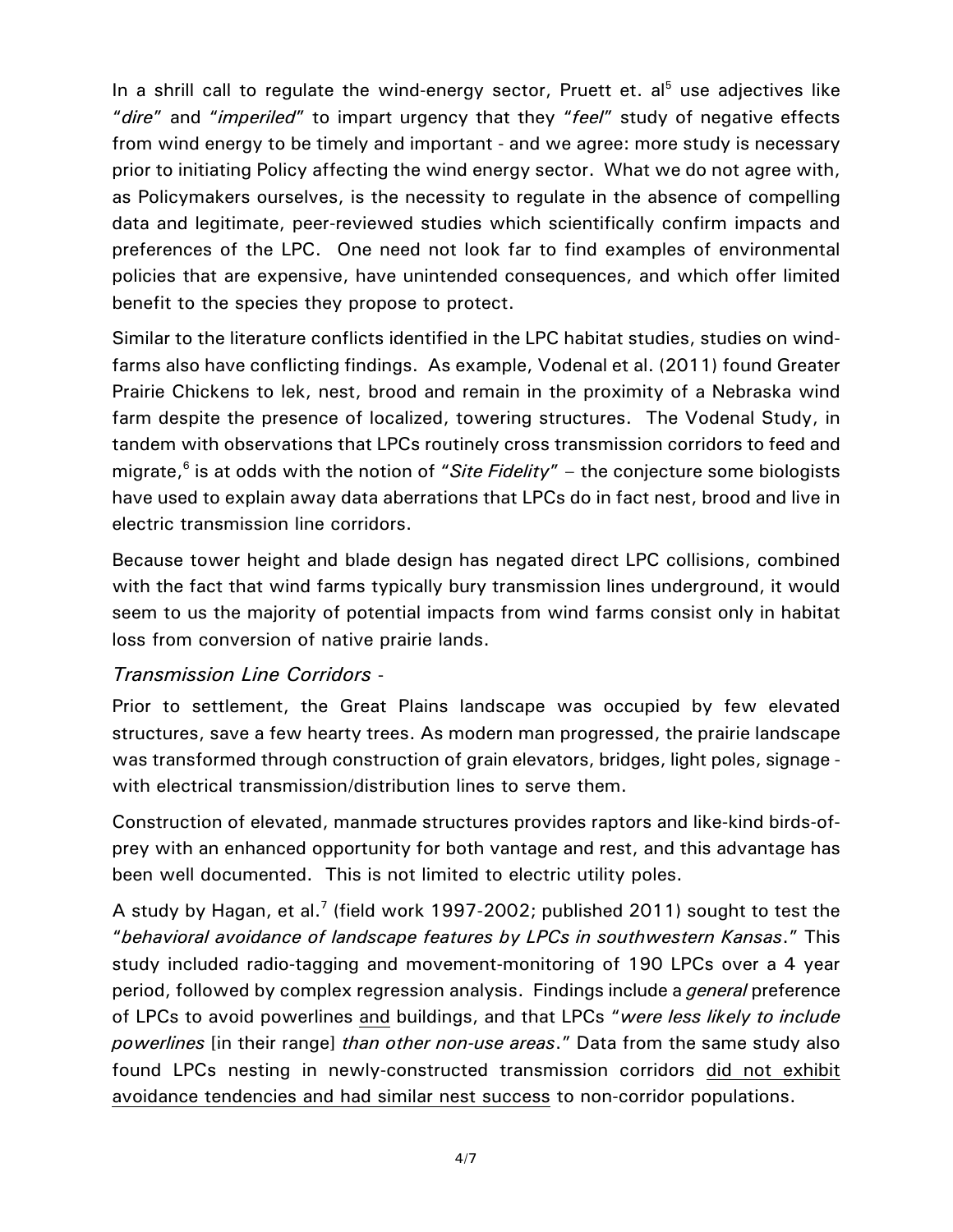In response to conflicting transmission corridor-avoidance data, the concept of "Site Fidelity" was introduced and has been carried through the literature as science, including justification for the current Listing proposal by USF&W. Site Fidelity is the speculation that adult LPCs tend to return or remain in areas where disturbances exist, with subsequent generations displaying less affinity to those areas than their parents. It is noteworthy that LPCs in "disturbed" areas display similar nest success and they will remain in those areas given adequate, mixed-grass cover.

Electrical transmission and distribution poles provide enhanced vantage and rest opportunities for raptors, and LPCs (and other vulnerable prey) simply elect to build nests in more preferable, mixed-grass habitats which provide better cover. In human terms, if one is born in East Saint Louis, South Side Chicago, East Los Angeles, or near Branch Avenue in Washington D.C., they will, given a choice, relocate for better cover in future generations.

# *Fragmentation* -

Fragmentation of LPC habitat has occurred primarily through conversion of native prairie to agriculture, which combined with the stressors of extreme drought and aggression by Ring-necked Pheasants, has contributed to overall population decline of the LPC. Various hypotheses have been forwarded pointing to habitat fragmentation from oil/gas pipelines, distribution/transmission powerlines, roadways and service lanes. While these anthropogenic sources do present logistical impediments to LPC movement, the literature clearly demonstrates LPCs to navigate across *all* anthropogenic sources - including powerlines - in search of forage (Copelin 1963, Taylor and Guthery,1980), winter riparian corridors (Schwilling, 1955), and more preferred, mixed-grass habitat.

### **Discussion**

Many of those represented in this document reside on property held in our families for *generations*, with some going back to era of Land Grants. For Kansans, we are concerned for the Lesser Prairie Chicken because it is part of our heritage and neighborhoods.

Objective review of the Public Record and simple, down-home knowledge of this bird indicate LPC population declines are a result of drought, loss of habitat from native prairie conversions, and stressors from aggression/parasitism by Ring-necked Pheasants. Just as no one likes to cross bad neighborhoods in rough urban settings, LPCs display a general avoidance of buildings, pump jacks and power-line corridors – and this fact neither makes these fixtures a barrier nor imparts culpability for their presence.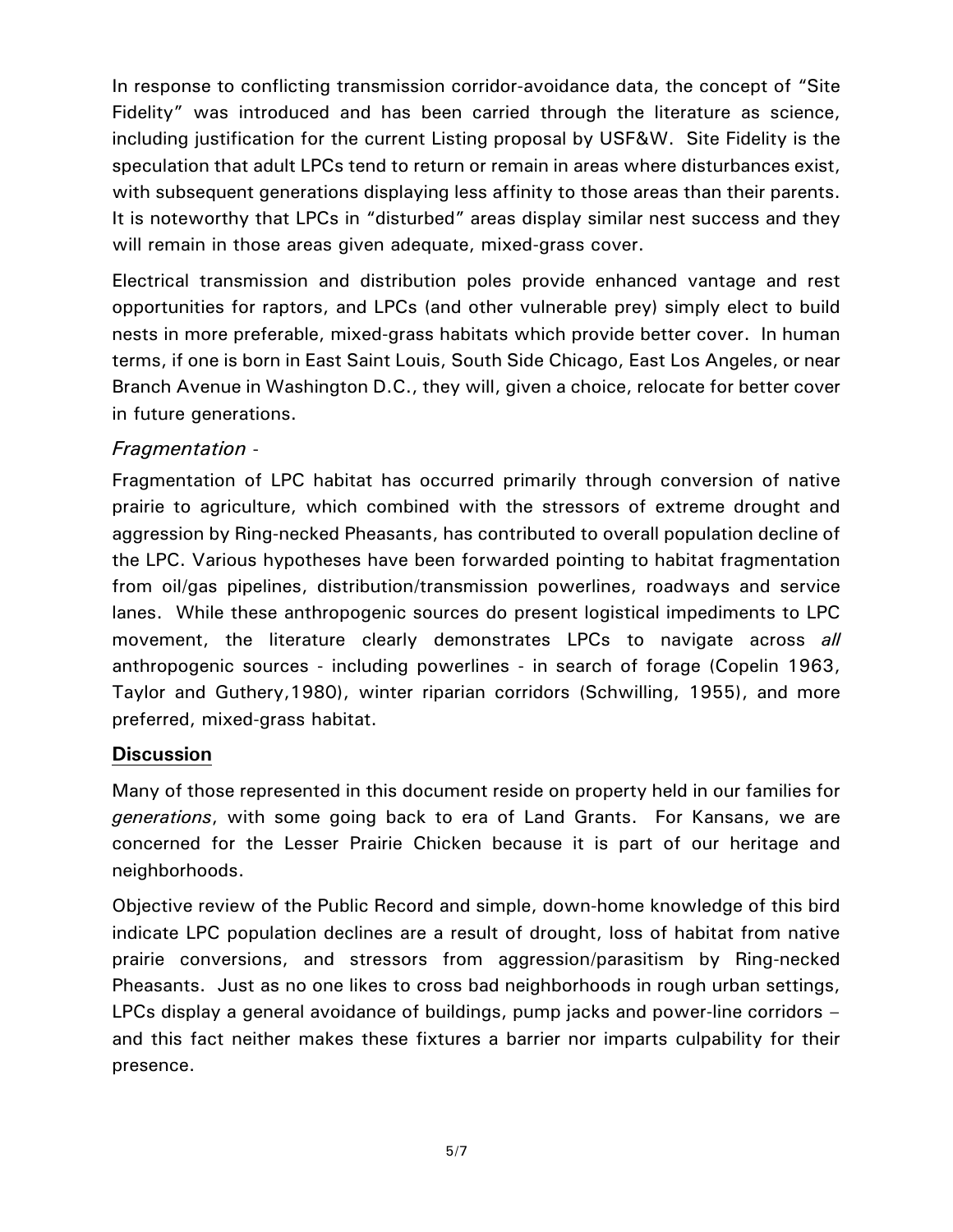Concern is expressed about the apparent unbalanced – perhaps even biased – focus away from natural LPC stressors and fragmentation toward future, perceived impacts especially in light of glaringly conflicting studies. Because habitat fragmentation is complete and empirical data from specific anthropogenic sources is limited, conflicting or anecdotal, a Threatened Listing of the LPC would be premature, - or perhaps even elongate recovery of the Lesser Prairie Chicken.

#### **Concluding Remarks**

We concur with the Conservation recommdations explicitly outlined by C.H. Hagen, B. Jamison, K. Giesen and T. Riley:<sup>8</sup>

> "*We recommend that each State develop and implement conservation plans for LPCHs. These Plans should use local groups comprised of representatives from all interested stakeholders to identify and solve regional issues within ecological regions. Conservation Plans should include 1) quantity of habitat remaining in each state, 2) common problems involved in conserving the LPCH, and 3) conditions needed to maintain healthy populations*."

and believe the best conservation approach to include a collaboration of local, state and regional initiatives coordinated by the existing 5-State Interstate Working Group. Many Conservation Agreements (CCAs) are already in place, others are still in progress. Similarly, the *Draft, Range-Wide Conservation Plan* (RWCP) displays good promise as a potential voluntary plan central to LPC Recovery. We look forward to more information as to how Impact Assessment Credits would be calculated for Transmission Line mitigation; our current understanding is the debit-and-credit mitigation calculation may not consist of an acre-for-acre mitigation – which could be important to us for equity reasons. $^9$ 

USF&W is constrained to base final action for the LPC on the *best scientific and commercially available data available.* We respectfully submit that a complete Body of such information is not currently available, and as such, we encourage USF&W to issue a "Not-Warranted" determination for this Action.

#### **Authorities**

Endangered Species Act (16 USC 1361-1407; 16 USC 1531-1544; 16 USC 4201-4245); FR Volume 77 No. 238: December 11, 2012.

Respectfully submitted,

\_\_\_\_\_\_\_\_\_\_\_\_\_\_\_\_\_\_\_\_\_

J. R. Carlson Stillwater Technical Solutions 6505 South Highway 83 PO Box 93 Garden City, KS 67846 j.r.carlson@sbcglobal.net